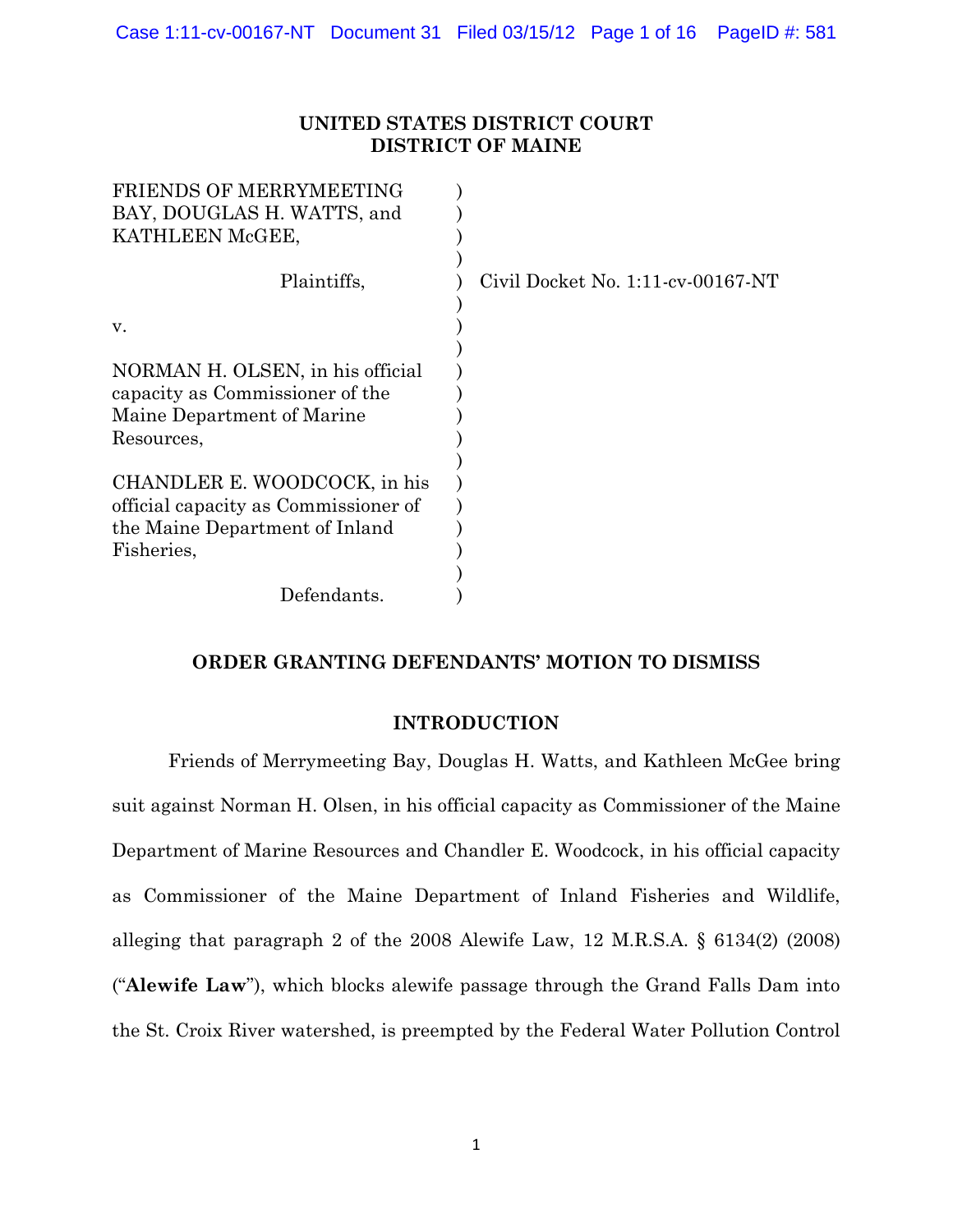Act of 1972, 33 U.S.C. §§ 1251-1387 (2006), known popularly as the Clean Water Act (**"CWA"**).

Plaintiffs seek a declaratory judgment that the Alewife Law is preempted by the CWA, an injunction prohibiting further implementation of the Alewife Law, and an injunction ordering the removal of existing barriers to alewife passage at the Grand Falls Dam. Defendants have filed a Motion to Dismiss under Federal Rule of Civil Procedure 12(b)(6) for failure to state a claim on which relief may be granted.

Plaintiffs argue in their Sur-Reply that the Court should convert Defendants' Motion to Dismiss into a motion for summary judgment under Federal Rule of Civil Procedure 12(d) because Defendants have introduced matters outside of the pleadings. The Court hereby excludes any matters outside of the Plaintiffs' Complaint for purposes of Defendants' Motion to Dismiss and does not convert Defendants' Motion to Dismiss into a motion for summary judgment.<sup>1</sup>

The Court finds that the Plaintiffs have failed to state a claim on which relief may be granted and GRANTS Defendants' Motion to Dismiss. Because the Plaintiffs have failed to state a claim on which relief may be granted, Plaintiffs' Motion for Summary Judgment is hereby DENIED.

l

<sup>1</sup> Plaintiffs have also filed a Motion for Summary Judgment. (Doc. No. 13). The Court extended the Defendants' time to repond to the Motion for Summary Judgment until after it ruled on Defendants' Motion to Dismiss. (Doc. No. 12).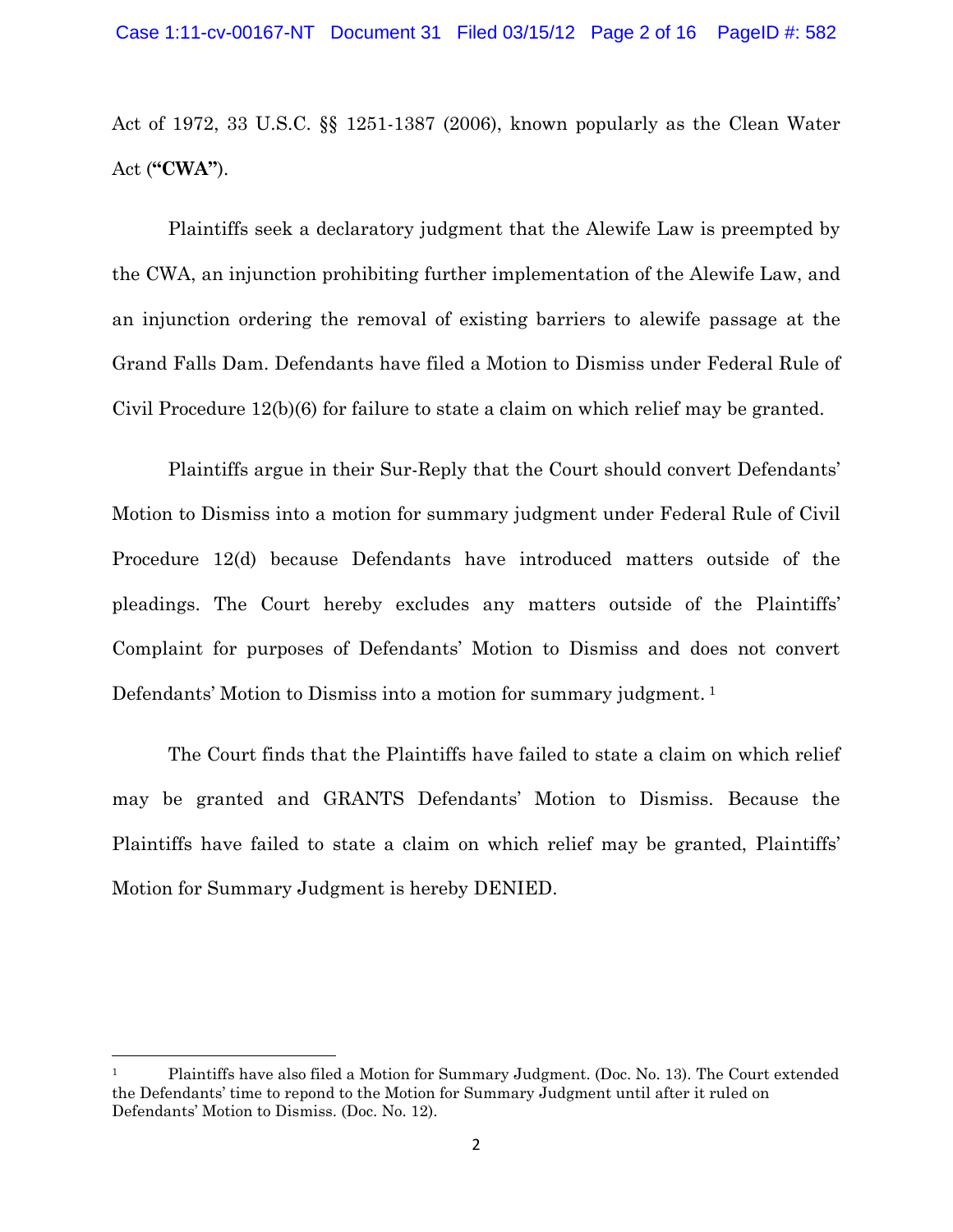#### **LEGAL STANDARD**

Rule 8 of the Federal Rules of Civil Procedure requires that a complaint contain "a short and plain statement of the claim showing that the pleader is entitled to relief" and that "each allegation must be simple, concise, and direct." Fed. R. Civ. P. 8(a)(2) & 8(d)(1). The First Circuit has set forth, consistent with *Bell Atlantic Corp v. Twombly*, 550 U.S. 544, 127 S. Ct. 1955, 167 L. Ed. 2d 929 (2007), and *Ashcroft v. Iqbal*, 556 U.S. 662, 129 S. Ct. 1937, 173 L. Ed. 2d 868 (2009), the "proper way of handling a motion to dismiss" under Rule 12(b)(6):

Step one: isolate and ignore statements in the complaint that simply offer legal labels and conclusions or merely rehash cause-of-action elements. Step two: take the complaint's well-pled (*i.e.* non-conclusory, non-speculative) facts as true, drawing all reasonable inferences in the pleader's favor, and see if they plausibly narrate a claim for relief.

*Schatz v. Republican State Leadership Committee*, No. 11-1437, 2012 WL 414264, at \*4 (1st Cir. Feb. 10, 2012) (citations omitted). "Plausible, of course, means something more than merely possible, and gauging a pleaded situation's plausibility is a 'context-specific' job that requires the reviewing court to 'draw on' our 'judicial experience and common sense.'" *Id*. (quoting *Iqbal*, 129 S. Ct. at 1950.)

### **FACTUAL BACKGROUND**

The Plaintiffs allege the following facts. Alewives, which include both the species of fish commonly known as alewives and blueback herring, are native to Maine waters. First Amended Complaint at ¶ 42. (**"Complaint"**) (Doc. No. 11). While alewives live at sea, they return to the fresh waters of Maine to spawn. *Id.* at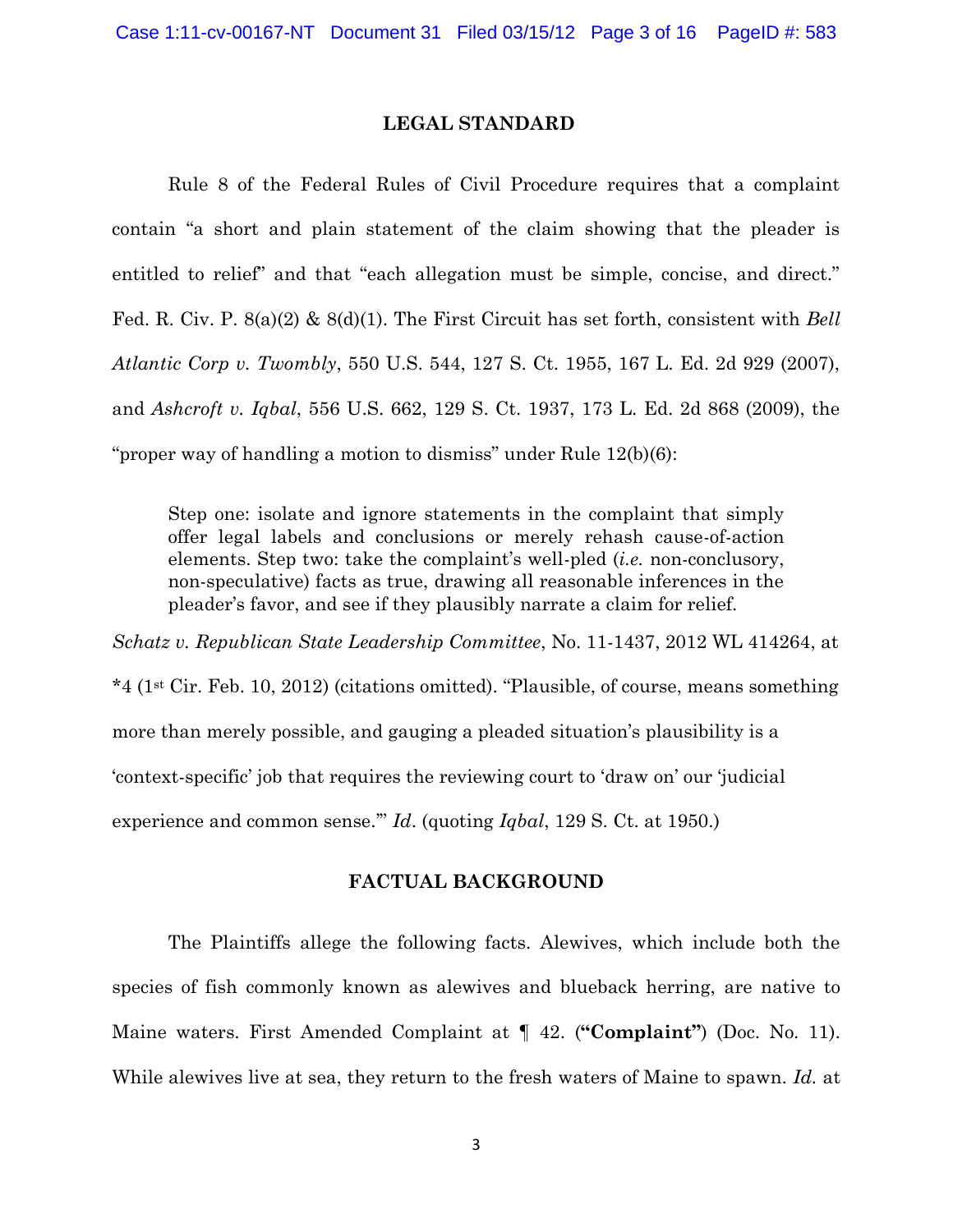¶ 41. Historically, alewives were the most abundant of all the migratory fish that came up Maine's rivers. *Id.* at ¶ 44. Many species of fish, birds, and mammals eat alewives, and alewives provide cover from birds of prey when endangered Atlantic salmon migrate upstream. *Id.* at ¶ 43. Alewives are also commercially important as lobster bait. *Id.* at ¶ 44.

The alewife population declined during the last 200 years as a result of dams, pollution and overfishing. *Id.* at ¶ 45. In 1915, a dam was constructed on the St. Croix River at Grand Falls. *Id.* at ¶ 46. In 1964, a fishway was constructed at the Grand Falls Dam, which allowed alewives to pass and resulted in a resurgence of the alewife population. *Id.* at ¶ 50. Between 1981 and 1987, the number of alewives that returned to the St. Croix watershed to spawn increased from 169,000 to 2,625,000. *Id.*

The resurgence of alewives led to concern among people who fish for smallmouth bass that the increase in alewives was causing a decrease in smallmouth bass in Spednick Lake, located in the St. Croix watershed. *Id.* at ¶ 51. As a result, in 1995, the Maine legislature passed "An Act to Stop the Alewives Restoration Program in the St. Croix River," P.L. 1995, ch. 48, § 1 (emergency, effective April 27, 1995) without public comment. Complaint at ¶ 52. The 1995 Alewife Law stated that "the commissioner and the Commissioner of Inland Fisheries and Wildlife shall ensure that fishways on the Woodland Dam and the Grand Falls Dam, both located on the St. Croix River, are configured or operated in a manner that prevents the passage of alewives." P.L. 1995, ch. 48 § 1. In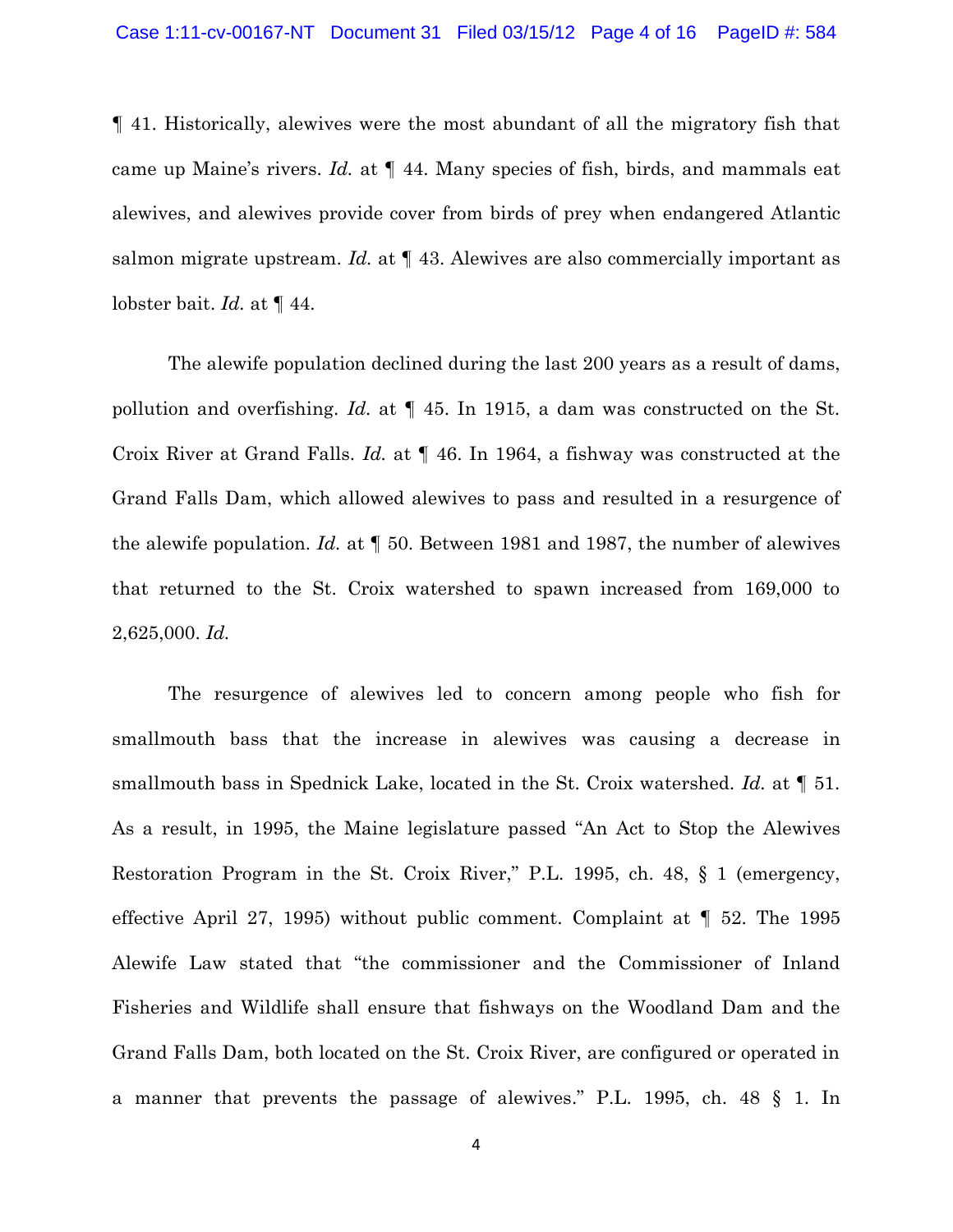compliance with the 1995 Alewife Law, the owner of the Grand Falls Dam installed a "stop log" to block access to the Grand Falls Dam fishway during the months when alewives migrate upstream. Complaint at ¶ 53.

The restriction of access to their spawning ground caused by the 1995 Alewife Law resulted in a "precipitous" decline in the alewife population in the St. Croix River. *Id.* at ¶ 54. Studies conducted in the 1990s, however, concluded that alewives do not have a negative impact on the smallmouth bass population. *Id.* at ¶¶ 55-56. In April of 2008, the 1995 Alewife Law was amended by "An Act to Restore Diadromous Fish in the St. Croix River," P.L. 2008, ch. 587, § 1 (emergency, effective April 9, 2008), which stated:

This section governs the passage of alewives on the Woodland Dam and the Grand Falls Dam located on the St. Croix River.

**1. Woodland Dam**. By May 1, 2008, the commissioner and the Commissioner of Inland Fisheries and Wildlife shall ensure that the fishway on the Woodland Dam is configured or operated in a manner that allows the passage of alewives.

**2. Grand Falls Dam.** The commissioner and the Commissioner of Inland Fisheries and Wildlife shall ensure that the fishway on the Grand Falls Dam is configured or operated in a manner that prevents the passage of alewives.

P.L. 2008, ch. 587, § 1 (codified as amended at 12 M.R.S.A. § 6134 (Supp. 2011)).

As a result of the current Alewife Law and the blocked fishway at the Grand Falls Dam, alewives cannot access 98 percent of their spawning and nursery habitat in the St. Croix River basin and the alewife population in the St. Croix River is greatly depleted. Complaint at ¶¶ 60, 3.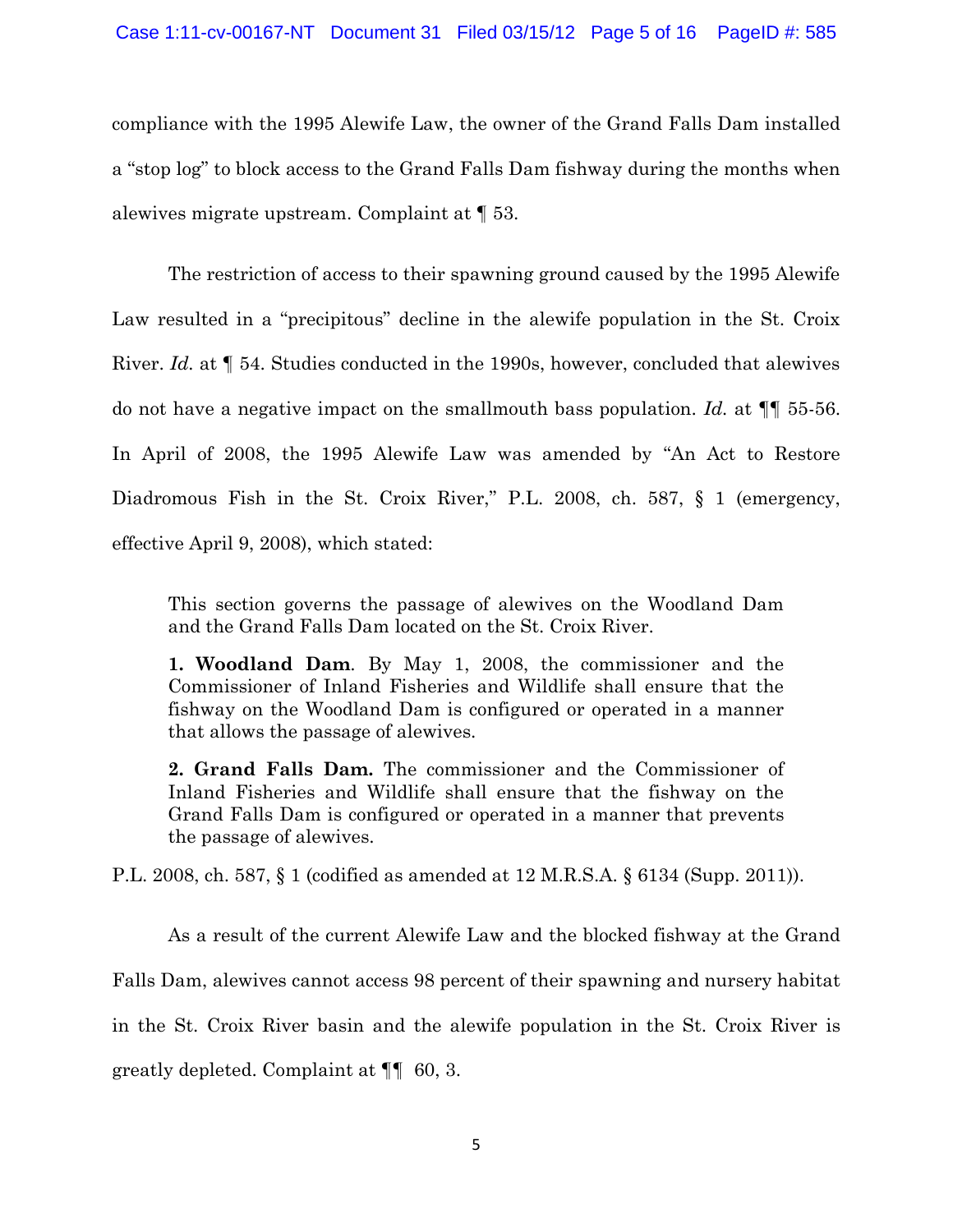### **STATUTORY BACKGROUND**

### **I. The Clean Water Act**

Congress enacted the CWA to "restore and maintain the chemical, physical and biological integrity of the Nation's waters." 33 U.S.C. § 1251(a). The CWA also seeks to attain "water quality which provides for the protection and propagation of fish, shellfish, and wildlife." 33 U.S.C. § 1251(a)(2). The CWA's statutory structure requires the Environmental Protection Agency ("**EPA**") and state governments to work together to meet the CWA's goals. *See e.g.* 33 U.S.C. §1251(b).

### **A. Water Quality Standards**

Under the CWA, states are responsible for establishing water quality standards for all of their water bodies.  $33 \text{ U.S.C.}$  §  $1313(a)(1)-(3)$ ;  $40 \text{ C.F.R.}$  §  $131.4$ (2011). The EPA's duty is to review each state's standards, and either approve the standards, disapprove the standards, or promulgate its own standards if necessary. 40 C.F.R. §§ 131.5(a)-(b). Any water quality standard must include the designated uses of the waters and water quality criteria sufficient to protect the designated uses. 40 C.F.R. § 131.6.

[W]ater quality standards should, wherever attainable, provide water quality for the protection and propagation of fish, shellfish and wildlife and for recreation in and on the water . . . .

40 CFR § 131.2; *see* 33 U.S.C. § 1313(c)(2)(A).

The water bodies involved in the instant case have been classified by the State of Maine as Class A, B, and GPA. 38 M.R.S.A. § 467(13) (Pamph. 2011). Those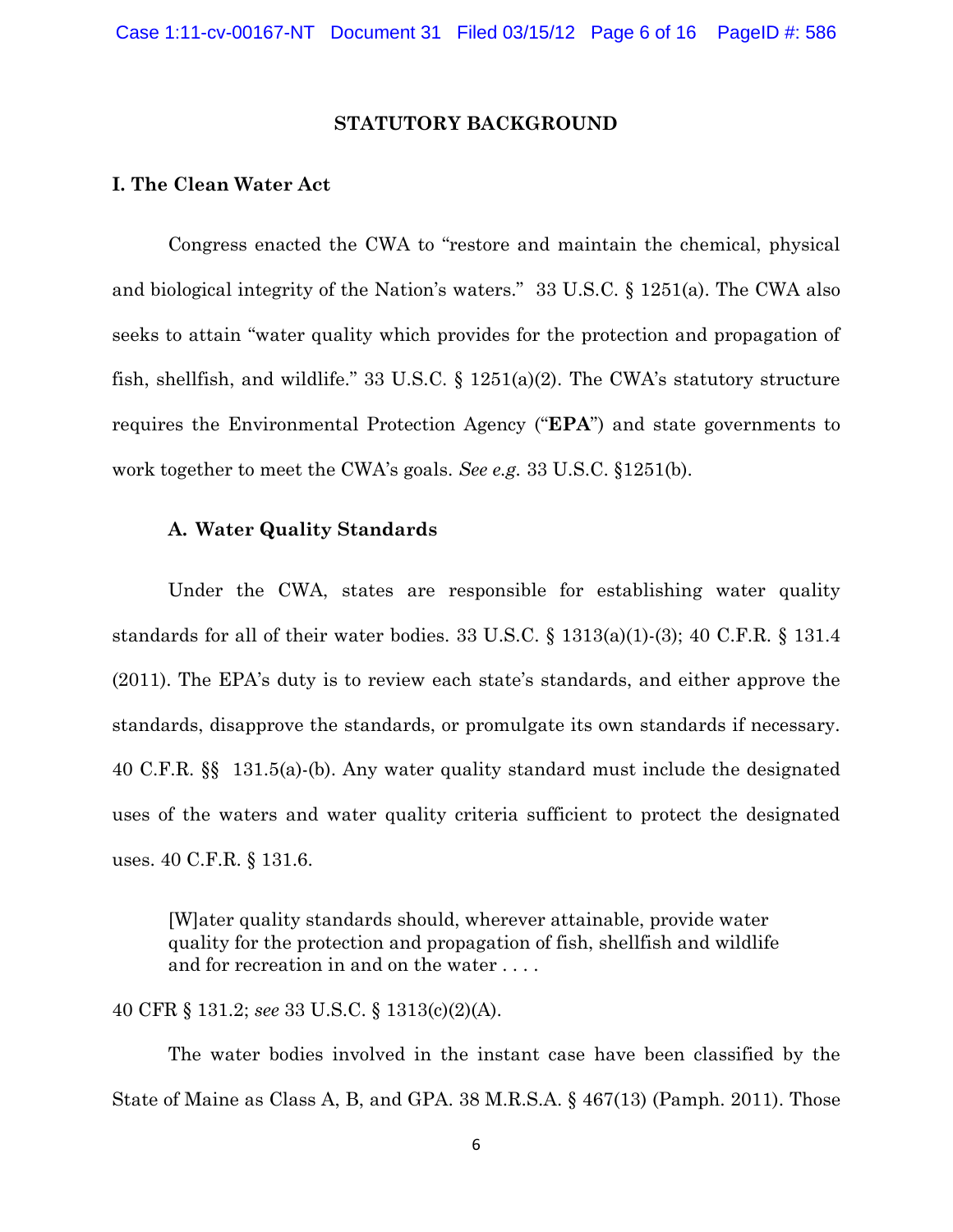classes all require the water to be suitable as a habitat for fish and other aquatic life. <sup>2</sup> Class A and GPA water must be "natural," which is defined as "living in, or as if in, a state of nature not measurably affected by human activity." 38 M.S.R.A. § 466(9) (2001). Class B requires that the habitat be "unimpaired," which is defined as "without a diminished capacity to support aquatic life." 38 M.R.S.A. § 466(11).

## **B. Revision of Water Quality Standards**

When a state revises an existing water quality standard or adopts a new standard, the state must submit the revised or new standard to the EPA. 33 U.S.C. § 1313(c)(2)(A). The revised or new standard must state the designated uses of the navigable waters involved and provide the water quality criteria for the waters involved based upon the designated uses. "Revised standards shall be established taking into consideration their use and value for public water supplies, propagation of fish and wildlife, recreational purposes . . . ." *Id*. Pursuant to the CWA and its implementing regulations, the Maine legislature has established a water

fishing;

l

- agriculture;
- recreation in and on the water;
- industrial process and cooling water supply;
- hydroelectric power generation, except as provided under Title 12, section 403 (in the case of Class A and B);
- navigation; and
- as habitat for fish and other aquatic life.

38 M.R.S.A. §§ 465(2)(A), (3)(A), (4)(A), 465-A(1)(A) (Pamph. 2011).

<sup>&</sup>lt;sup>2</sup> All of the pertinent classifications at issue require that the waters be of such quality that they are suitable for the designated uses of:

drinking water after disinfection (Class A and GPA) or after treatment (Class B);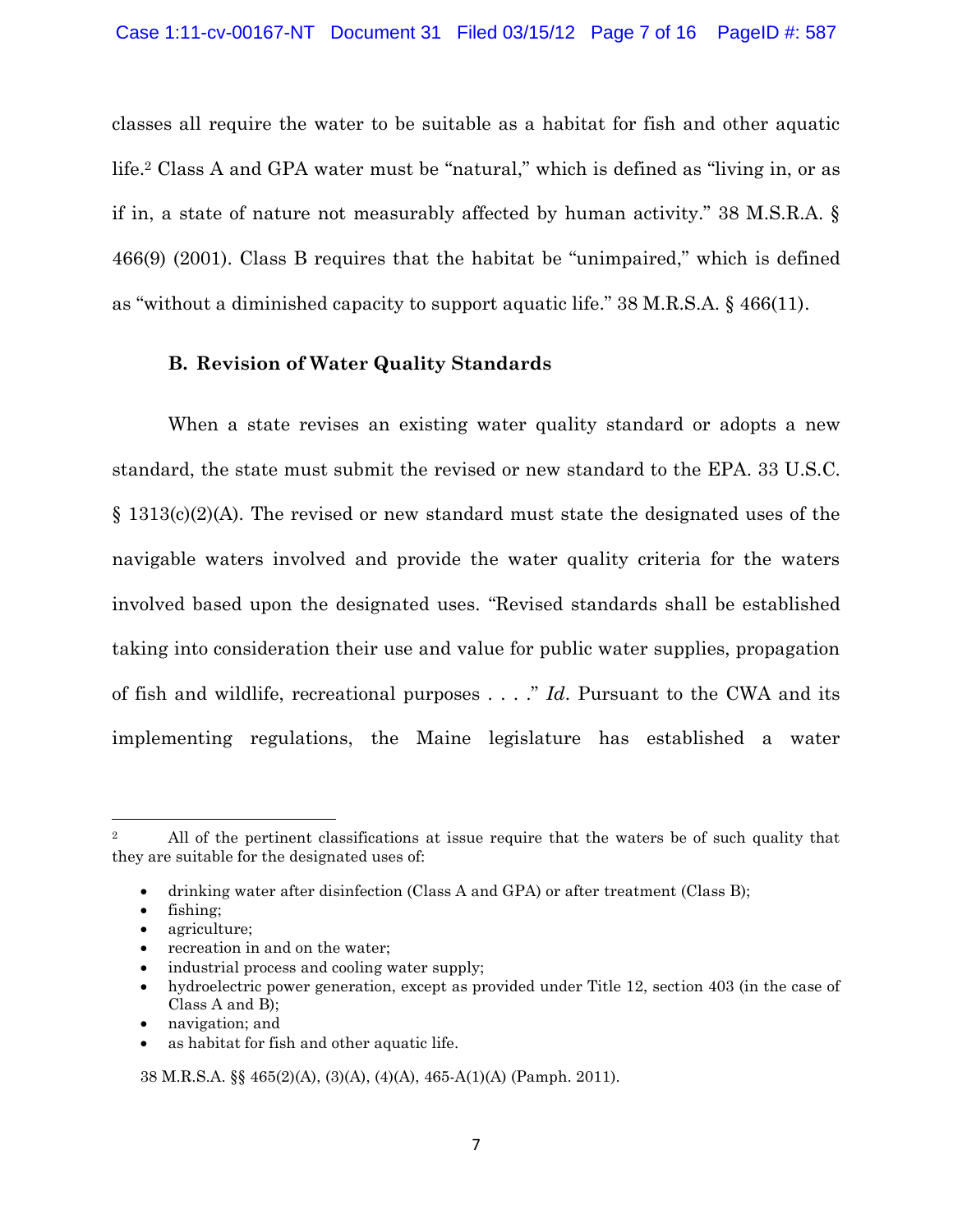classification system that vests sole authority in the Maine legislature to make changes to the classifications of Maine's state waters.  $38$  M.R.S.A.  $\S$  464(2)(D).

If a state wishes to create a sub-category of a designated use for a particular water body that will require less stringent criteria, the state must demonstrate to the EPA though a Use Attainability Analysis ("**UAA**")<sup>3</sup> that attaining the designated use is not feasible. 40 C.F.R. §§ 131.10(g), 131.20(c). States may not create a sub-category that removes an existing use<sup>4</sup> unless they are adding a use that requires more stringent criteria. 40 C.F.R. § 131.10(h)(1). The Maine legislature requires that the Maine Board of Environmental Protection conduct a UAA whenever the Board proposes to the Maine legislature the removal of a designated use or the adoption of a subcategory of a designated use that requires less stringent criteria. 38 M.R.S.A. § 464(2-A)(A)(2). Under Maine law, as required by the CWA, the Board may not recommend the establishment of a subcategory that removes an existing use. *Id.* at (B)(1).

EPA regulations require states to have an antidegradation policy. 40 C.F.R. § 131.12. According to the EPA's Water Quality Standards Handbook:

No activity is allowable under the antidegradation policy which would partially or completely eliminate any existing use whether or not that use is designated in a State's water quality standards. . . . Water quality should be such that it results in no mortality and no significant

 $\overline{\phantom{a}}$ 

<sup>&</sup>lt;sup>3</sup> A UAA is defined as "a structured scientific assessment of the factors affecting the attainment of the use which may include physical, chemical, biological, and economic factors as described in  $\S 131.10(g)$ ." 40 C.F.R.  $\S 131.3(g)$ .

<sup>4</sup> An existing use is defined as "those uses actually attained in the water body on or after November 28, 1975, whether or not they are included in the water quality standards." 40 C.F.R. § 131.3(e).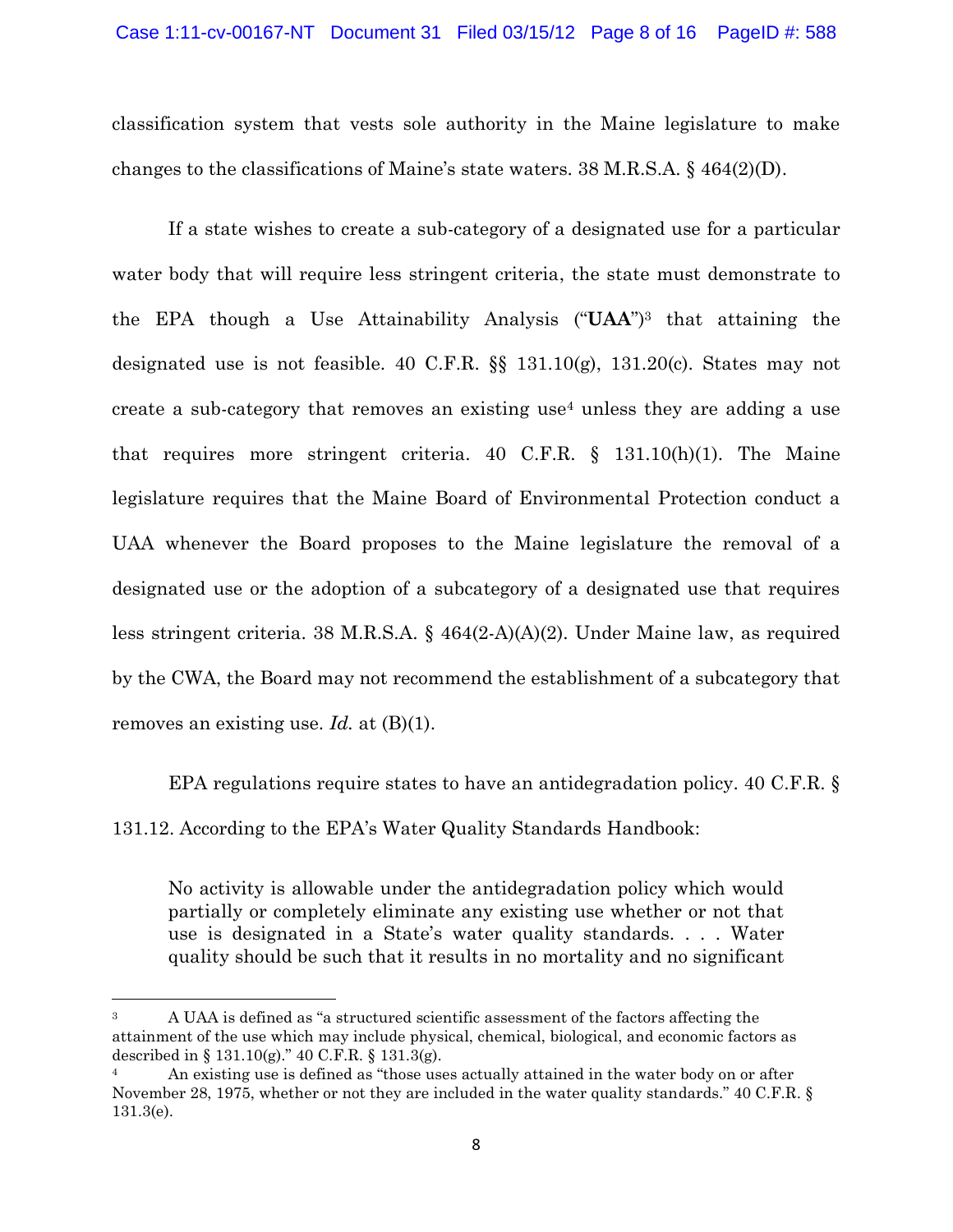growth or reproductive impairment of resident species. Any lowering of water quality below this full level of protection is not allowed.

EPA Water Quality Standards Handbook §4.4.2 (2nd ed. 2007). Even where the quality of a water body exceeds that necessary for its designated uses, the quality shall nonetheless be maintained and protected unless the state "after full satisfaction of the intergovernmental coordination and public participation provisions of the State's continuing planning process" finds that lower water quality is economically and socially important. 40 C.F.R. § 131.12(a)(2). Maine's antidegradation policy provides that: "Existing in-stream water uses and the level of water quality necessary to protect those existing uses must be maintained and protected." 38 M.R.S.A. § 464(F)(1).

The EPA must approve new or revised state standards within 60 days or disapprove them within 90 days. 33 U.S.C. § 1313(c). If the EPA disapproves the state's new or revised standards, the agency has an additional 90 days to promulgate substitute standards, unless the state comes up with an alternative acceptable to the EPA. *Id.* The EPA has discretion to approve or reject the new or revised standards, but its duty to review a new or revised standard is mandatory. *Miccosukee Tribe v. EPA,* 105 F.3d 599, 602 (11th Cir. 1997) ("Even if a state fails to submit new or revised standards, a change in state water quality standards could invoke the mandatory duty imposed on the Administrator to review new or revised standards.")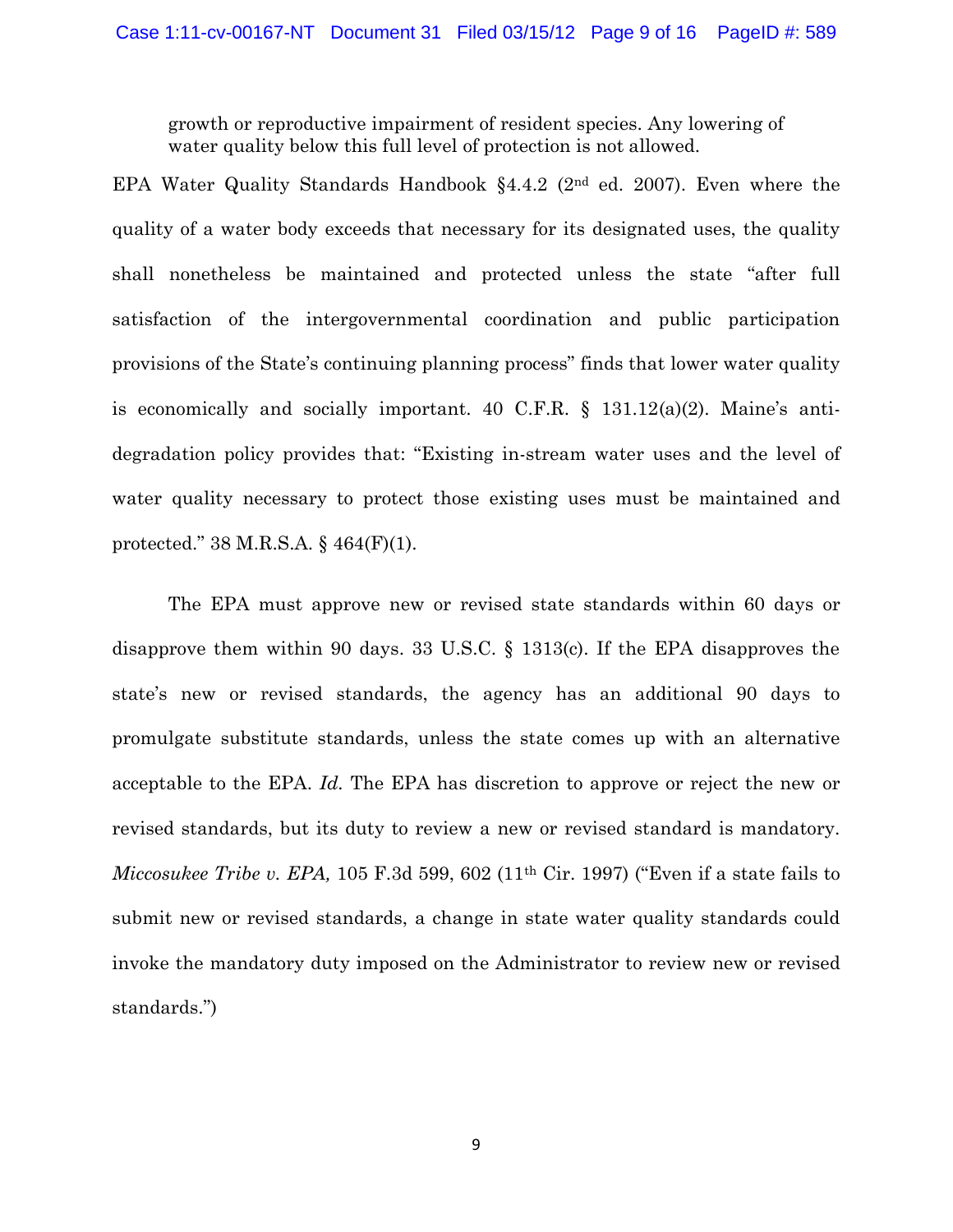Section 1365 of the CWA authorizes suits by citizens against "the Administrator where there is alleged a failure of the Administrator to perform such act or duty under this chapter which is not discretionary with the Administrator." 33 U.S.C. § 1365(a)(2).

### **II. Plaintiffs' Preemption Argument**

Plaintiffs allege that the Alewife Law is preempted by the CWA in three ways. First, they claim that the Alewife Law is an amendment to Maine's water quality standards for the St. Croix River, but that it was not submitted to the EPA for approval as required under the CWA. Second, they claim that the Alewife Law creates a less protective sub-category for the use of the waters above the Grand Falls Dam but that it was enacted without a UAA and EPA approval. Third, they claim that the Alewife Law was passed in violation of the CWA and of Maine's antidegradation policy.

In their Motion to Dismiss, Defendants argue that the Alewife Law does not amend Maine's water quality standards for the St. Croix River and is instead a routine wildlife regulation well within the state's police powers. Defendants also argue that even if the Alewife Law is an amendment to Maine's water quality standards for the St. Croix River, the CWA explicitly grants states authority to amend water quality standards. Therefore, according to the Defendants, adopting an amendment to the state's water quality standards fits squarely within Maine's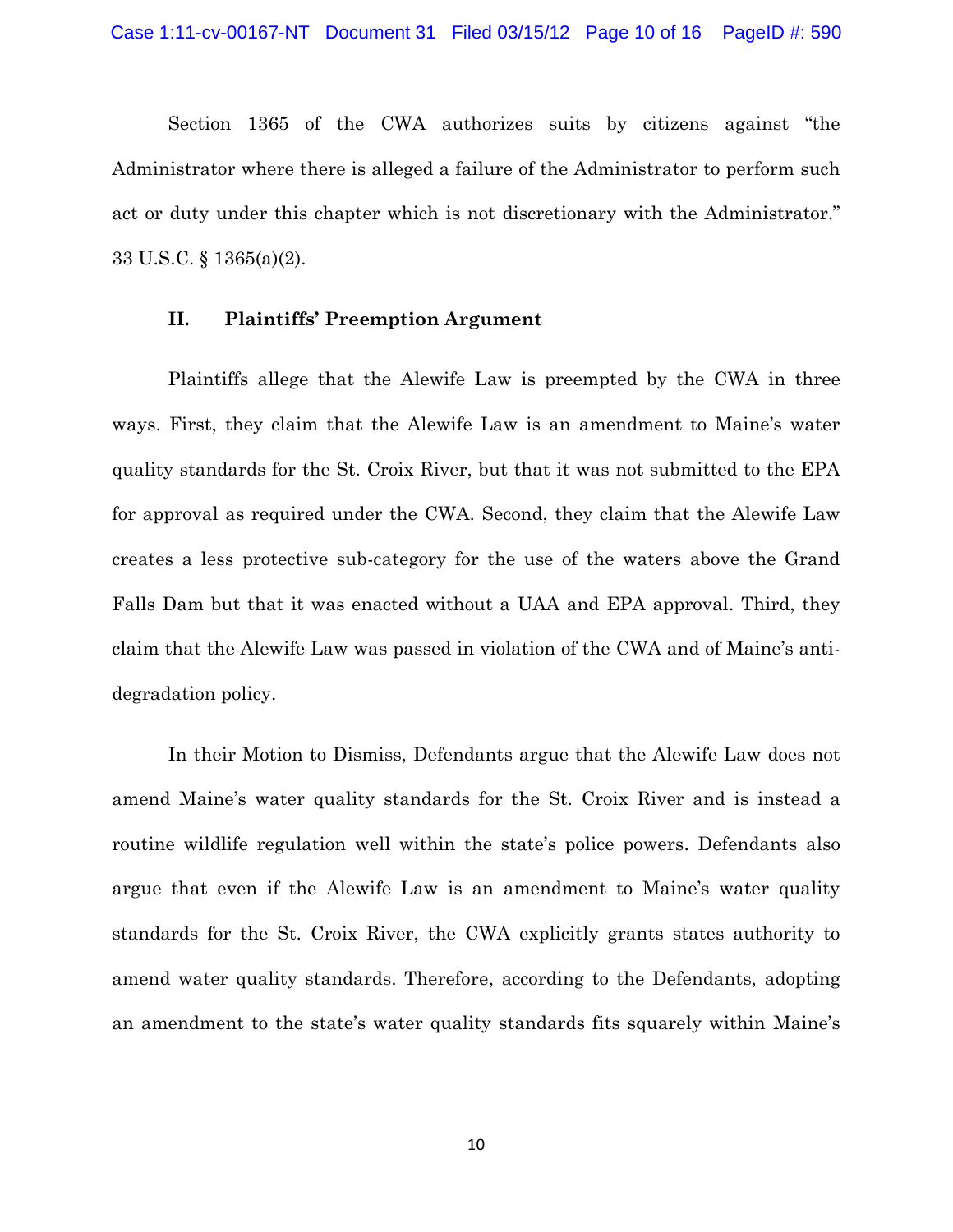authority under the CWA, and the Plaintiffs have not stated a cause of action for preemption.

Preemption is a concept grounded in Article VI, clause 2 of the United States Constitution, which provides that, "[t]his Constitution, and the laws of the United States which shall be made in pursuance thereof . . . shall be the supreme law of the land." U.S. Const. Art. VI cl. 2. The Supreme Court has recognized two general types of preemption: express and implied. *Gade v. Nat'l Solid Wastes Mgmt. Assoc*., 505 U.S. 88, 98, 112 S. Ct. 2374, 120 L. Ed. 2d 73 (1992). "Preemption is strong medicine, not casually to be dispensed." *Grant's Dairy–Maine, LLC v. Comm'r of Maine Dep't of Agric., Food, and Rural Res.,* 232 F.3d 8, 18 (1<sup>st</sup> Cir. 2000). The Supreme Court has emphasized that preemption inquiries should be guided and to the greatest extent possible, controlled, by Congressional intent. *Gade,* 505 U.S. at 96 ("[t]he purpose of Congress is the ultimate touchstone" in preemption analysis and "[t]o discern Congress' intent we examine the explicit statutory language and the structure and purpose of the statute"); *Mass. Assoc. of Health Maintenance Orgs. v. Ruthardt,* 194 F.3d 176, 179 (1<sup>st</sup> Cir. 1999). The Plaintiffs put forward three theories of preemption – express preemption, implied field preemption and implied conflict preemption.

### **A. Express Preemption**

Express preemption may lie when "a federal statute explicitly confirms Congress's intention to preempt state law and defines the extent of that preclusion."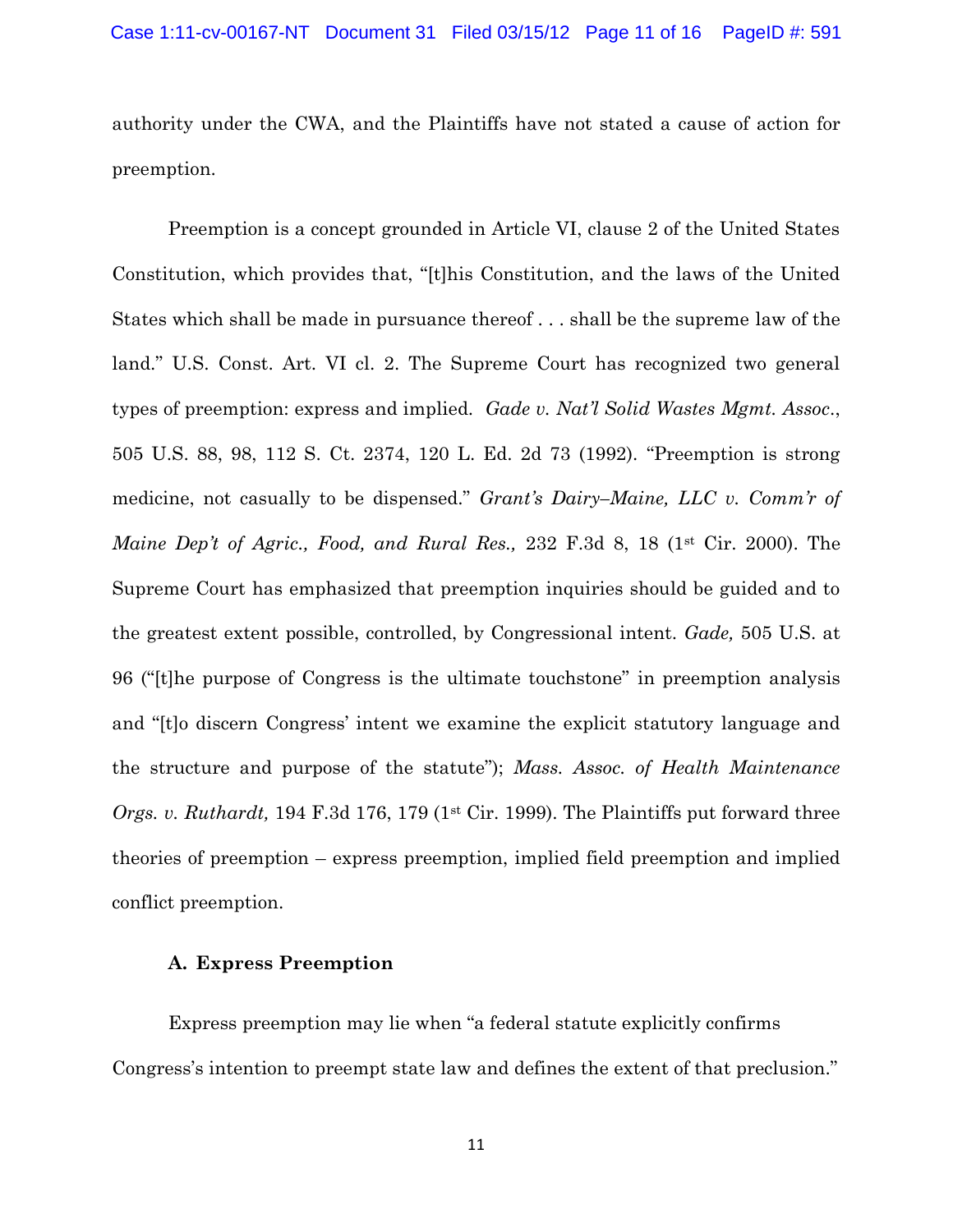*Grant's Dairy,* 232 F.3d at 15 (citing *English v. Gen. Elec. Co.*, 496 U.S. 72, 78-79, 110 S. Ct. 2270, 110 L. Ed. 2d 65 (1990)). The Plaintiffs fail to point to any specific language in the CWA that expressly preempts the Alewife Law. They point only to the regulatory structure that requires states to submit proposed changes to EPA for review. But these requirements in the CWA do not expressly preempt a Maine law that would change a water quality standard.

## **B. Implied Field Preemption**

 $\overline{\phantom{a}}$ 

Field preemption occurs when the federal regulatory scheme is "so pervasive as to make reasonable the inference that Congress left no room for the States to supplement it." *Rice v. Santa Fe Elevator Corp.*, 331 U.S. 218, 230, 67 S. Ct. 1146, 91 L. Ed. 1447 (1947). In *Pharmaceutical Research and Manufacturers of America v. Concannon*, 249 F.3d 66 (1<sup>st</sup> Cir. 2001), the First Circuit specifically rejected a field preemption claim where "coordinated state and federal efforts exist within a complementary administrative framework." *Concannon,* 249 F.3d at 75 n.6. An inference that Congress intended to preclude state regulation is unreasonable in a cooperative federal and state program, particularly where the state is given primary authority to adopt regulations. *Id.* 5

<sup>5</sup> Contrary to Plaintiffs' claim, this case is not identical to *Pacific Merchant Shipping Assoc. v. Goldstene*, 517 F.3d 1108 (9th Cir. 2008), which held that the Clean Air Act, 42 U.S.C. §§ 7401- 7671(g) (2006), preempted California's Marine Vessel Rules, which were state promulgated emissions standards for diesel engines of ocean-going vessels. The structure of the CWA is different from that of the Clean Air Act, which expressly preempts state adoption of emissions standards for certain new engines in non-road vehicles.  $42 \text{ U.S.C. }$  §  $7543(e)(1)$ . For other non-road engines, the Clean Air Act permits California to seek EPA authorization to adopt emissions standards. *Pacific Merchant*, 517 F.3d at 1110; 42 U.S.C. § 7543(e)(2). In *Pacific Merchant*, the California Air Resources Board argued that the Marine Vessel Rules were not emissions standards, but rather in-use requirements, the adoption of which was expressly reserved to the states by the Clean Air Act. *Pacific Merchant*, 517 F.3d at 1115; 42 U.S.C. § 7543(d). The court found that the Marine Vessel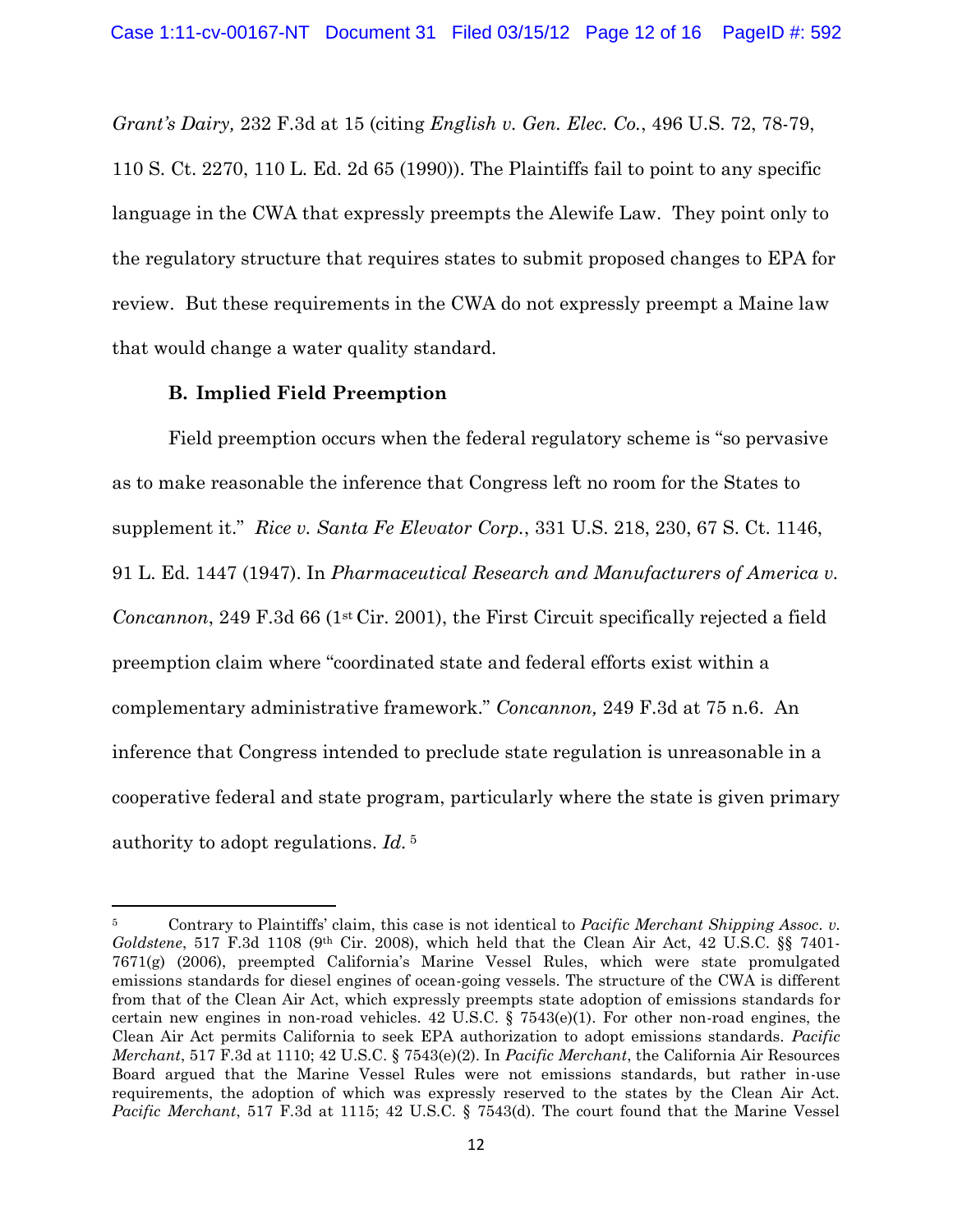The Supreme Court has repeatedly characterized the CWA as a cooperative federal and state program.<sup>6</sup> The states have the authority to pass supplemental law in the area, in fact they have the primary responsibility to establish water quality standards.<sup>7</sup> The Plaintiffs have thus failed to state a claim for field preemption.

Rules regulated emissions and therefore fell within the field of prohibited state regulation absent EPA authorization under § 209(e)(2) of the Clean Air Act. *Pacific Merchant*, 517 F.3d at 1115. The CWA creates a regulatory scheme that not only permits but explicitly requires state adoption of water quality standards and anticipates federal promulgation of water quality standards only where the EPA has rejected a state's water quality standard and the state has failed to bring the standard into compliance with the CWA. 40 C.F.R. § §131.5(b), 131.21. S*ee Natural Res. Def. Council, Inc. v. EPA*, 16 F.3d 1395, 1399 (4th Cir. 1993) ("primary responsibility for establishing appropriate water quality standards is left to the states . . . EPA sits in a reviewing capacity of the state-implemented standards, with approval and rejection powers only.") (internal citations omitted).

<sup>6</sup> *See e.g. PUD No. 1 of Jefferson Cnty. v. Wash. Dep't of Ecology*, 511 U.S. 700, 704, 114 S. Ct. 1900, 128 L. Ed. 2d 716 (1994); *Arkansas v. Oklahoma*, 503 U.S. 91, 101 112 S. Ct. 1046, 117 L. Ed. 2d 239 (1992); *New York v. United States*, 505 U.S. 144, 167, 112 S. Ct. 2408, 120 L. Ed. 2d 120 (1991); *Int'l Paper Co. v. Ouellette*, 479 U.S. 481, 107 S. Ct. 805, 93 L.Ed. 2d 883 (1987).

<sup>7</sup> The CWA states:

 $\overline{\phantom{a}}$ 

It is the policy of the Congress to recognize, preserve, and protect the primary responsibilities and rights of States to prevent, reduce, and eliminate pollution, to plan the development and use (including restoration, preservation, and enhancement) of land and water resources, and to consult with the Administrator in the exercise of his authority under this chapter.

\* \* \*

It is the further policy of Congress that nothing in this chapter shall be construed to supersede or abrogate rights to quantities of water which have been established by any State. Federal agencies shall co-operate with State and local agencies to develop comprehensive solutions to prevent, reduce and eliminate pollution in concert with programs for managing water resources.

#### 33 U.S.C. § 1251(b) & (g). Section 1370 provides:

Except as expressly provided in this chapter, nothing in this chapter shall (1) preclude or deny the right of any State . . . to adopt or enforce (A) any standard or limitation respecting discharges of pollutants, or (B) any requirement respecting control or abatement of pollution; except that if an effluent limitation, or other limitation, effluent standard, prohibition, pretreatment standard, or standard of performance is in effect under this chapter, such State . . . or political subdivision or interstate agency may not adopt or enforce any effluent limitation, or other limitation, effluent standard, prohibition, pretreatment standard, or standard of performance which is less stringent than the effluent limitation, or other limitation, effluent standard, prohibition, pretreatment standard, or standard of performance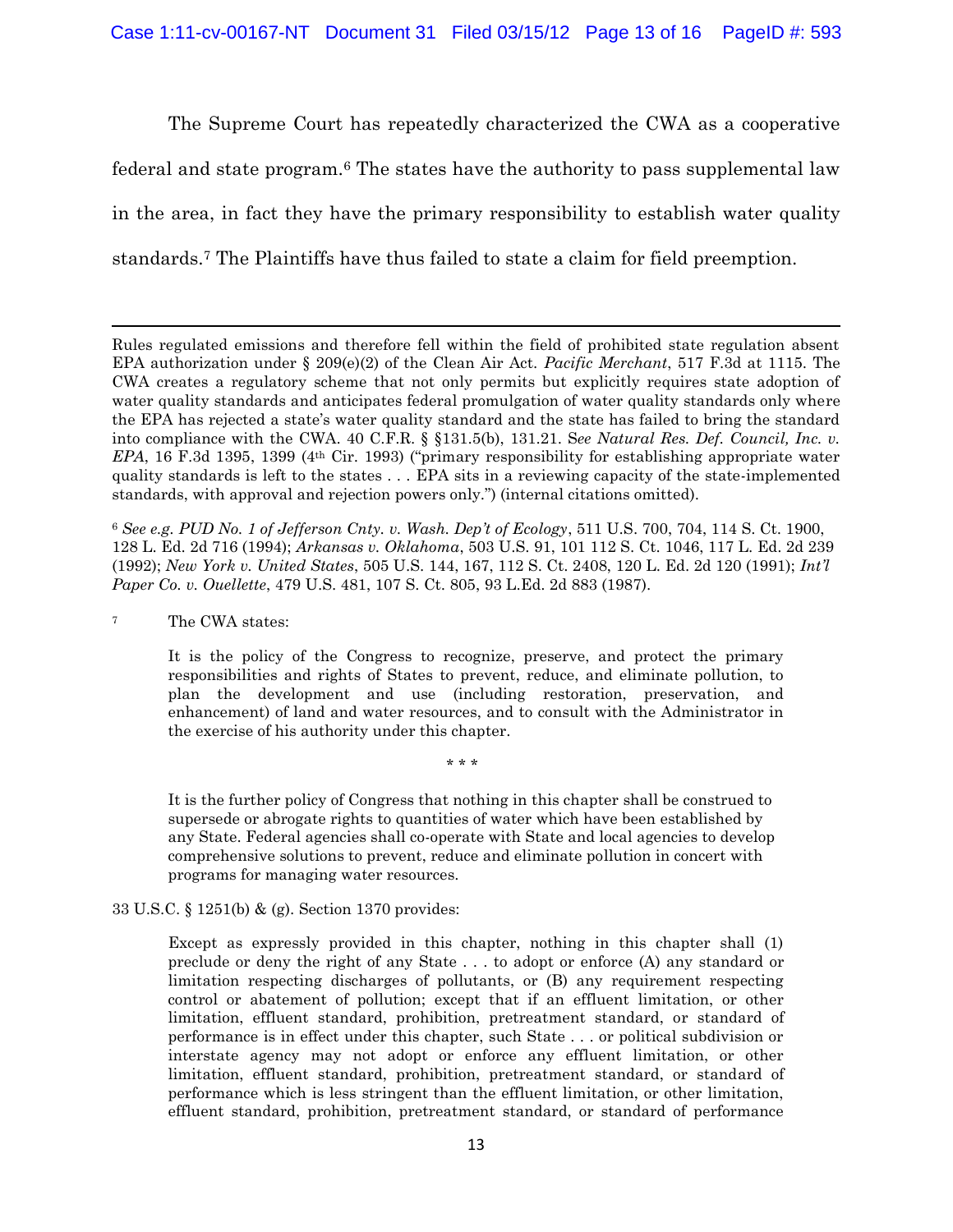### **C. Implied Conflict Preemption**

Conflict preemption occurs where there is an actual conflict between federal and state law ― when "compliance with both federal and state regulations is a physical impossibility," *Florida Lime & Avocado Growers, Inc. v. Paul*, 373 U.S. 132, 142-43, 83 S. Ct. 1210, 10 L. Ed. 2d (1963), or where "state law interposes an obstacle to the achievement of Congress's discernible objectives," *Grant's Dairy*, 232 F.3d at 15 (citing *Gade*, 505 U.S. at 98).

The Plaintiffs have also failed to state a claim of implied conflict preemption. With a regulatory scheme in place that explicitly allows for state amendment of water quality standards, Plaintiffs have not described a conflict between the requirements of the CWA and the Alewife Law. The Alewife Law may well effect a change in the water quality standards, <sup>8</sup> and this revision may trigger EPA review of the Alewife Law, but it does not support a cause of action against the state for conflict preemption.

33 U.S.C. § 1370.

 $\overline{a}$ 

under this chapter; or (2) be construed as impairing or in any manner effecting the right or jurisdiction of the States with respect to the waters (including boundary waters) of such States.

<sup>&</sup>lt;sup>8</sup> The Court notes that Plaintiffs have cited several sources that suggest that blocking the upstream passage of fish thereby reducing the upstream fish population violates water quality standards with a designated use of fish habitat and a "natural" characterization. Fish passage "clearly bears on the attainment of the designated uses of fishing, recreation, and fish habitat." *Bangor Hydro-Electric Co. v. Board of Envtl. Prot.*, 595 A.2d 438, 443 (Me. 1991). Plaintiffs have also cited the Maine Department of Environmental Protection's 2010 Integrated Water Quality Monitoring and Assessment Report, reporting public comments supporting the Department's decision to list the Lower Androscoggin River as "impaired by a non-pollutant" because the Brunswick Dam on the River blocks shad passage and has decimated the upstream shad population. Maine Department of Environmental Protection 2010 Integrated Water Quality Monitoring and Assessment Report, p.17, available at http://www.maine.gov.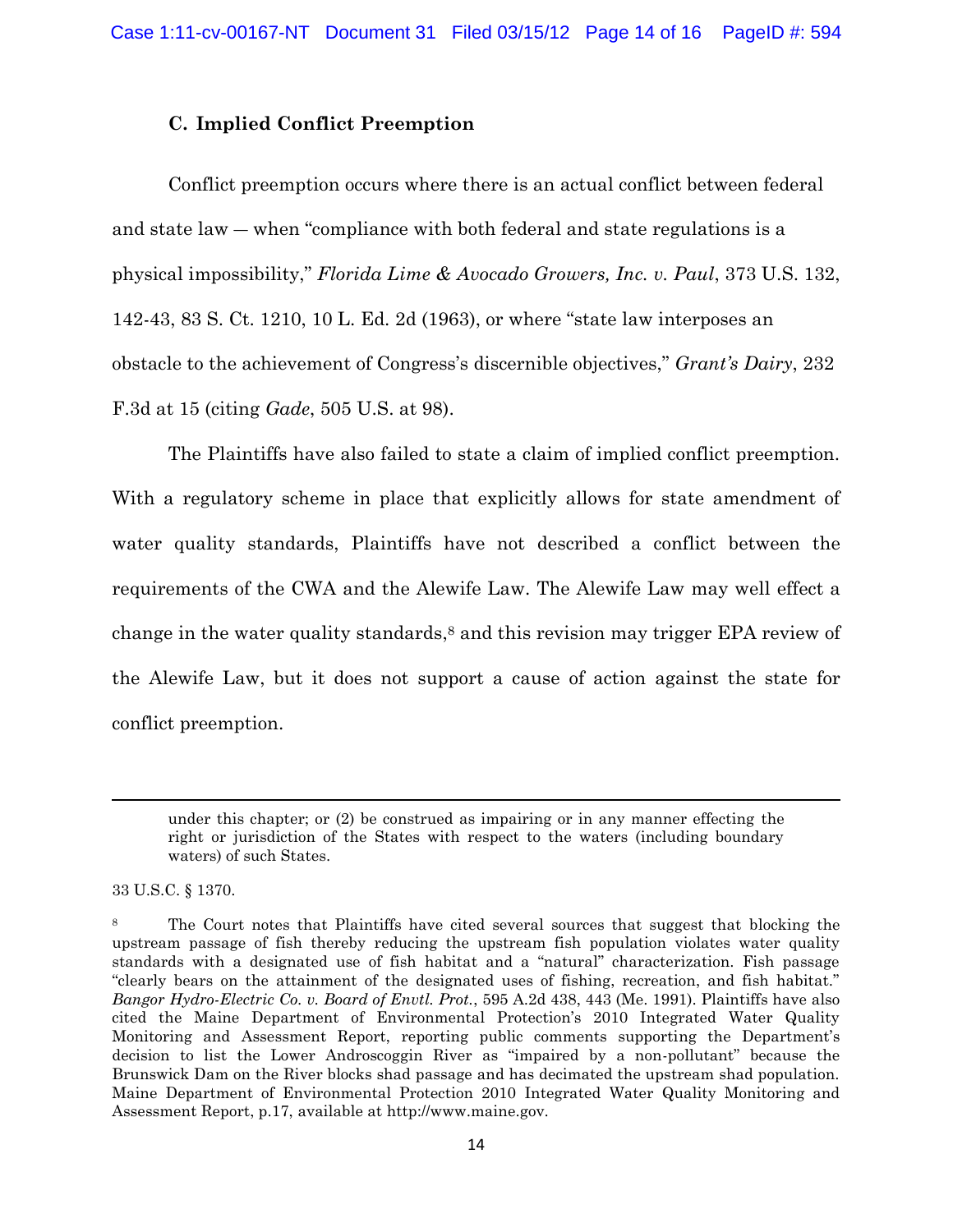The EPA is under an obligation to review a law that changes a water quality standard regardless of whether a state presents it for review. In the event that EPA chooses not to review the Alewife Law, the Plaintiffs may sue the EPA under the citizen suit provision of the CWA. *Miccosukee Tribe of Indians of Florida v. EPA*, 105 F.3d 599 (11th Cir. 1997). In *Miccosukee*, the Eleventh Circuit held that the EPA has a mandatory duty to evaluate laws that effectively amend existing state water quality standards even when the state has neither submitted the law to the EPA as an amendment to water quality standards nor styled the law a water quality standards amendment. *Id.* at 603. In *Miccosukee*, the plaintiffs sued the EPA under § 1365. The plaintiffs alleged that Florida's Everglades Forever Act (EFA), a statute regulating phosphorous loads in the Everglades, amended Florida's water quality standards for the Everglades. The plaintiffs challenged the EPA's determination that the EFA did not effectively amend the standards. *Id*. at 601. The Eleventh Circuit held that the EPA has a mandatory duty to review potential effective amendments to water quality standards and remanded to the District Court to determine whether the EFA was an effective amendment to the water quality standards, <sup>9</sup> thereby requiring EPA review and approval. *Id.* at 602. *See also*

 $\overline{\phantom{a}}$ 

<sup>&</sup>lt;sup>9</sup> The Eleventh Circuit held that in the absence of action by the Administrator,

<sup>[</sup>T]he district court should have conducted its own factual findings. Because citizen suit jurisdiction depended on whether or not the EFA constituted new or revised state water quality standards, invoking a mandatory duty of the Administrator, the district court had to decide independently the effect of the EFA on existing state standards.

*Miccosukee Tribe*, 105 F.3d at 603. The Court believes it is premature to conduct factual findings in this case. EPA should have the opportunity to reach out and review this statute, and EPA should be a party to any suit alleging that the Alewife Act violates the CWA.